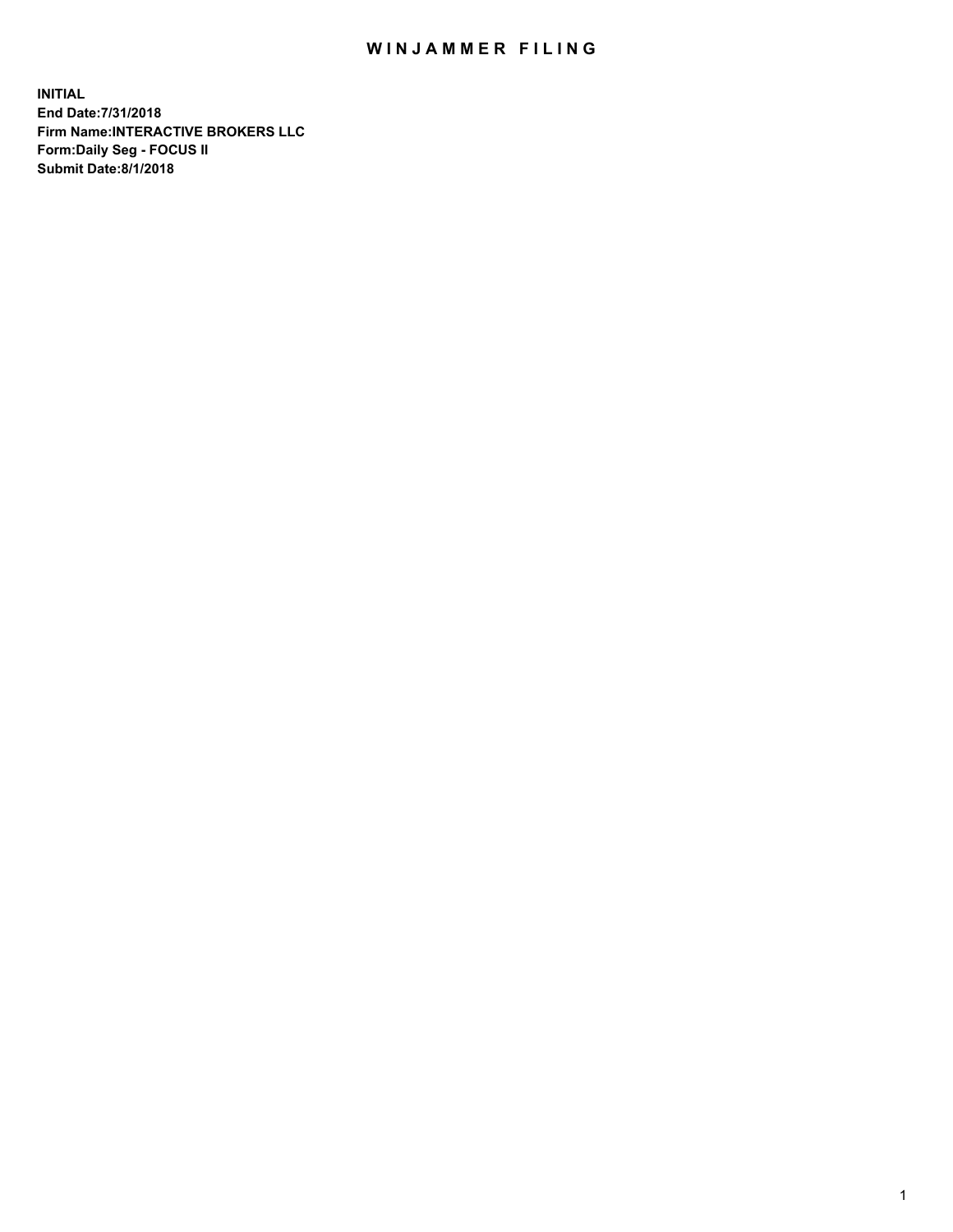**INITIAL End Date:7/31/2018 Firm Name:INTERACTIVE BROKERS LLC Form:Daily Seg - FOCUS II Submit Date:8/1/2018 Daily Segregation - Cover Page**

| Name of Company                                                                                                                                                                                                                                                                                                                | <b>INTERACTIVE BROKERS LLC</b>                                                                  |
|--------------------------------------------------------------------------------------------------------------------------------------------------------------------------------------------------------------------------------------------------------------------------------------------------------------------------------|-------------------------------------------------------------------------------------------------|
| <b>Contact Name</b>                                                                                                                                                                                                                                                                                                            | <b>James Menicucci</b>                                                                          |
| <b>Contact Phone Number</b>                                                                                                                                                                                                                                                                                                    | 203-618-8085                                                                                    |
| <b>Contact Email Address</b>                                                                                                                                                                                                                                                                                                   | jmenicucci@interactivebrokers.c<br>om                                                           |
| FCM's Customer Segregated Funds Residual Interest Target (choose one):<br>a. Minimum dollar amount: ; or<br>b. Minimum percentage of customer segregated funds required:% ; or<br>c. Dollar amount range between: and; or<br>d. Percentage range of customer segregated funds required between:% and%.                         | $\overline{\mathbf{0}}$<br>$\overline{\mathbf{0}}$<br>155,000,000 245,000,000<br>0 <sub>0</sub> |
| FCM's Customer Secured Amount Funds Residual Interest Target (choose one):<br>a. Minimum dollar amount: ; or<br>b. Minimum percentage of customer secured funds required:%; or<br>c. Dollar amount range between: and; or<br>d. Percentage range of customer secured funds required between:% and%.                            | $\overline{\mathbf{0}}$<br>$\mathbf 0$<br>80,000,000 120,000,000<br>0 <sub>0</sub>              |
| FCM's Cleared Swaps Customer Collateral Residual Interest Target (choose one):<br>a. Minimum dollar amount: ; or<br>b. Minimum percentage of cleared swaps customer collateral required:% ; or<br>c. Dollar amount range between: and; or<br>d. Percentage range of cleared swaps customer collateral required between:% and%. | $\overline{\mathbf{0}}$<br>$\underline{\mathbf{0}}$<br>0 <sub>0</sub><br>00                     |

Attach supporting documents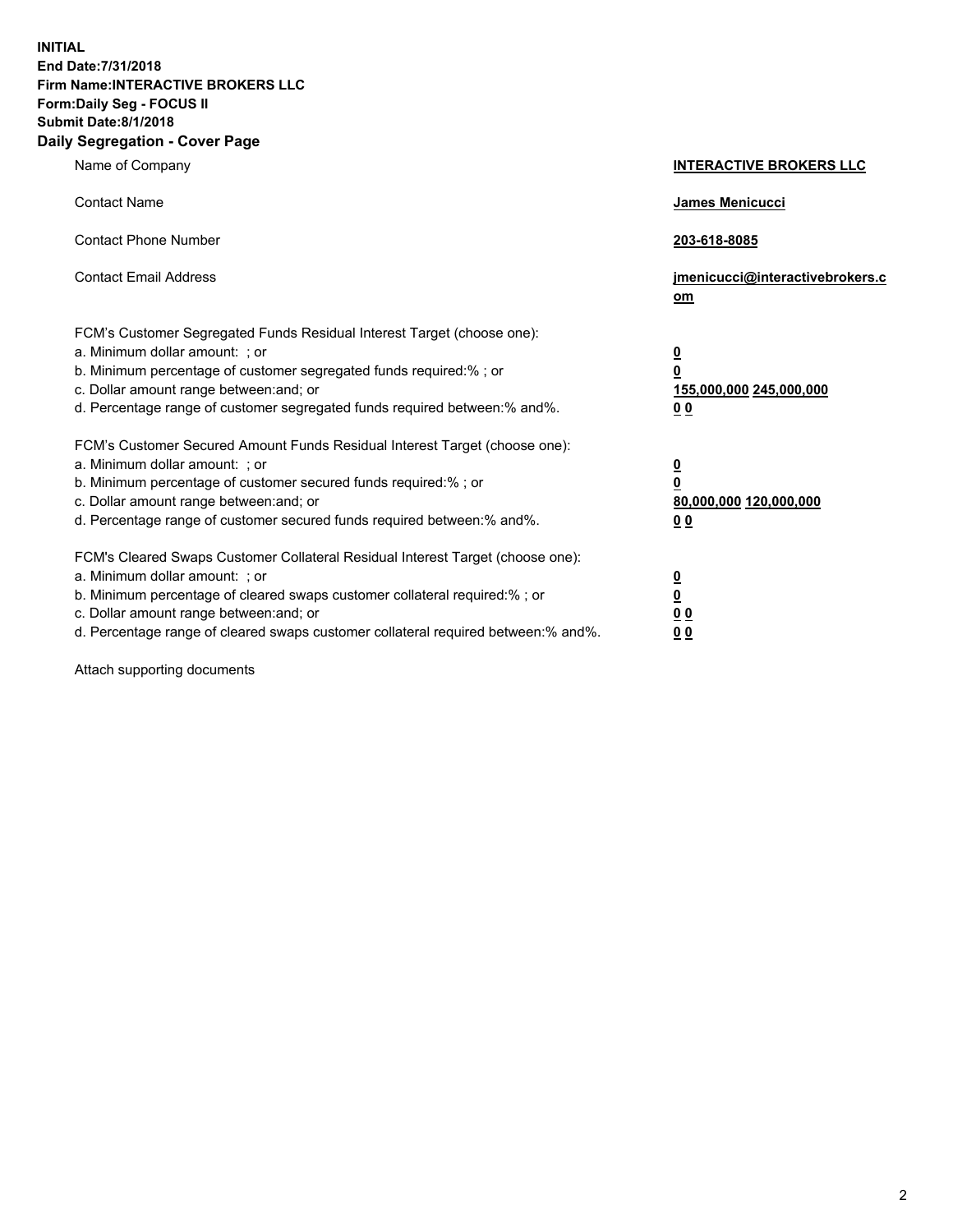## **INITIAL End Date:7/31/2018 Firm Name:INTERACTIVE BROKERS LLC Form:Daily Seg - FOCUS II Submit Date:8/1/2018 Daily Segregation - Secured Amounts**

|     | Daily Jegiegation - Jeculeu Aniounts                                                        |                                   |
|-----|---------------------------------------------------------------------------------------------|-----------------------------------|
|     | Foreign Futures and Foreign Options Secured Amounts                                         |                                   |
|     | Amount required to be set aside pursuant to law, rule or regulation of a foreign            | $0$ [7305]                        |
|     | government or a rule of a self-regulatory organization authorized thereunder                |                                   |
| 1.  | Net ledger balance - Foreign Futures and Foreign Option Trading - All Customers             |                                   |
|     | A. Cash                                                                                     | 445,547,905 [7315]                |
|     | B. Securities (at market)                                                                   | $0$ [7317]                        |
| 2.  | Net unrealized profit (loss) in open futures contracts traded on a foreign board of trade   | $-5,221,450$ [7325]               |
| 3.  | Exchange traded options                                                                     |                                   |
|     | a. Market value of open option contracts purchased on a foreign board of trade              | 477,324 [7335]                    |
|     | b. Market value of open contracts granted (sold) on a foreign board of trade                | $-61,633$ [7337]                  |
| 4.  | Net equity (deficit) (add lines 1.2. and 3.)                                                | 440,742,146 [7345]                |
| 5.  | Account liquidating to a deficit and account with a debit balances - gross amount           | 3,489 [7351]                      |
|     | Less: amount offset by customer owned securities                                            | 0 [7352] 3,489 [7354]             |
| 6.  | Amount required to be set aside as the secured amount - Net Liquidating Equity              | 440,745,635 [7355]                |
|     | Method (add lines 4 and 5)                                                                  |                                   |
| 7.  | Greater of amount required to be set aside pursuant to foreign jurisdiction (above) or line | 440,745,635 [7360]                |
|     | 6.                                                                                          |                                   |
|     | FUNDS DEPOSITED IN SEPARATE REGULATION 30.7 ACCOUNTS                                        |                                   |
| 1.  | Cash in banks                                                                               |                                   |
|     | A. Banks located in the United States                                                       | 79,955,273 [7500]                 |
|     | B. Other banks qualified under Regulation 30.7                                              | 0 [7520] 79,955,273 [7530]        |
| 2.  | Securities                                                                                  |                                   |
|     | A. In safekeeping with banks located in the United States                                   | 371,870,095 [7540]                |
|     | B. In safekeeping with other banks qualified under Regulation 30.7                          | 0 [7560] 371,870,095 [7570]       |
| 3.  | Equities with registered futures commission merchants                                       |                                   |
|     | A. Cash                                                                                     | $0$ [7580]                        |
|     | <b>B.</b> Securities                                                                        | $0$ [7590]                        |
|     | C. Unrealized gain (loss) on open futures contracts                                         | $0$ [7600]                        |
|     | D. Value of long option contracts                                                           | $0$ [7610]                        |
|     | E. Value of short option contracts                                                          | 0 [7615] 0 [7620]                 |
| 4.  | Amounts held by clearing organizations of foreign boards of trade                           |                                   |
|     | A. Cash                                                                                     | $0$ [7640]                        |
|     | <b>B.</b> Securities                                                                        | $0$ [7650]                        |
|     | C. Amount due to (from) clearing organization - daily variation                             | $0$ [7660]                        |
|     | D. Value of long option contracts                                                           | $0$ [7670]                        |
|     | E. Value of short option contracts                                                          | 0 [7675] 0 [7680]                 |
| 5.  | Amounts held by members of foreign boards of trade                                          |                                   |
|     | A. Cash                                                                                     | 106,632,446 [7700]                |
|     | <b>B.</b> Securities                                                                        | $0$ [7710]                        |
|     | C. Unrealized gain (loss) on open futures contracts                                         | -501,286 [7720]                   |
|     | D. Value of long option contracts                                                           | 477,324 [7730]                    |
|     | E. Value of short option contracts                                                          | -61,633 [7735] 106,546,851 [7740] |
| 6.  | Amounts with other depositories designated by a foreign board of trade                      | 0 [7760]                          |
| 7.  | Segregated funds on hand                                                                    | $0$ [7765]                        |
| 8.  | Total funds in separate section 30.7 accounts                                               | 558,372,219 [7770]                |
| 9.  | Excess (deficiency) Set Aside for Secured Amount (subtract line 7 Secured Statement         | 117,626,584 [7380]                |
|     | Page 1 from Line 8)                                                                         |                                   |
| 10. | Management Target Amount for Excess funds in separate section 30.7 accounts                 | 80,000,000 [7780]                 |
| 11. | Excess (deficiency) funds in separate 30.7 accounts over (under) Management Target          | 37,626,584 [7785]                 |
|     |                                                                                             |                                   |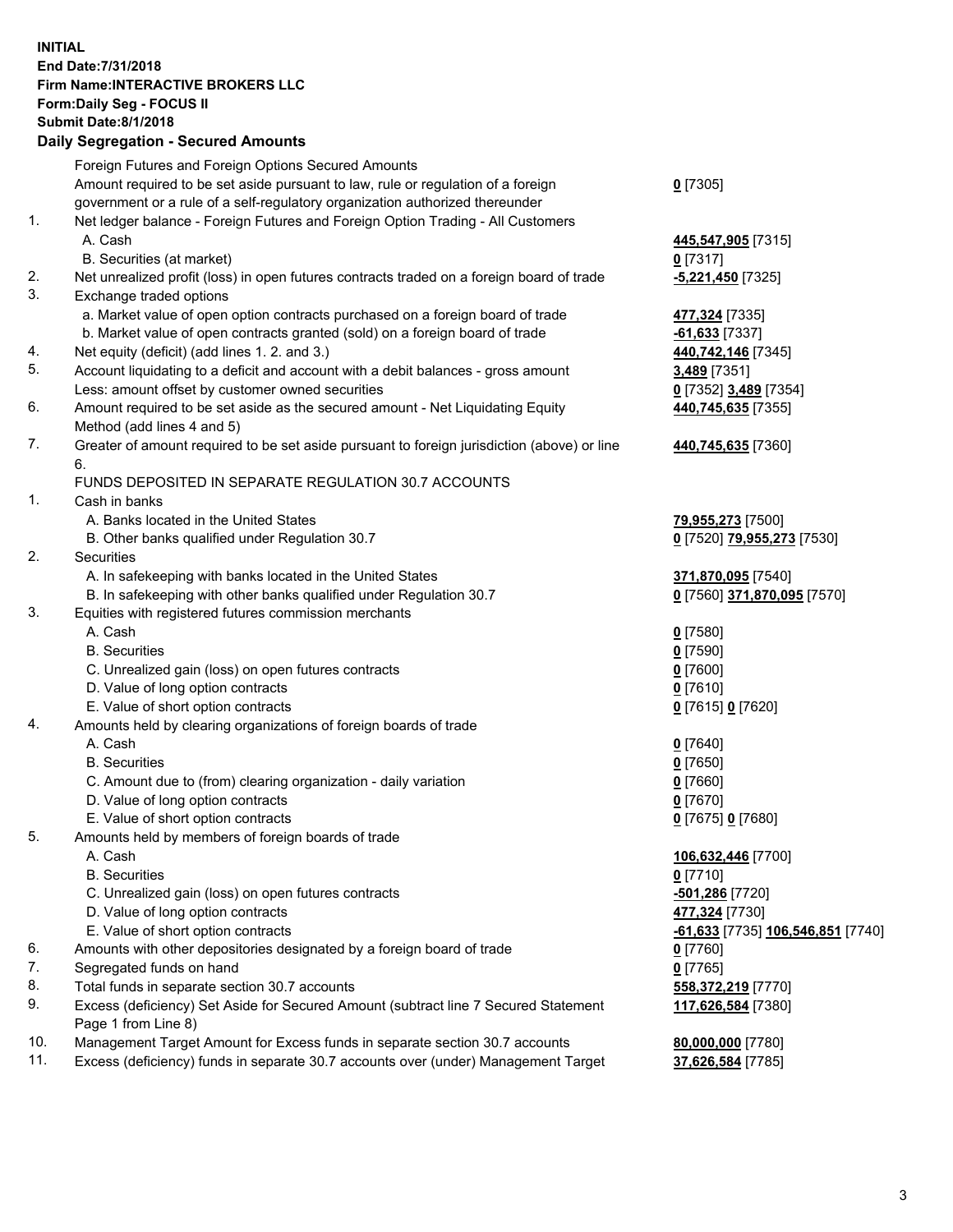**INITIAL End Date:7/31/2018 Firm Name:INTERACTIVE BROKERS LLC Form:Daily Seg - FOCUS II Submit Date:8/1/2018 Daily Segregation - Segregation Statement** SEGREGATION REQUIREMENTS(Section 4d(2) of the CEAct) 1. Net ledger balance A. Cash **3,924,025,204** [7010] B. Securities (at market) **0** [7020] 2. Net unrealized profit (loss) in open futures contracts traded on a contract market **17,588,691** [7030] 3. Exchange traded options A. Add market value of open option contracts purchased on a contract market **169,216,481** [7032] B. Deduct market value of open option contracts granted (sold) on a contract market **-172,321,849** [7033] 4. Net equity (deficit) (add lines 1, 2 and 3) **3,938,508,527** [7040] 5. Accounts liquidating to a deficit and accounts with debit balances - gross amount **162,438** [7045] Less: amount offset by customer securities **0** [7047] **162,438** [7050] 6. Amount required to be segregated (add lines 4 and 5) **3,938,670,965** [7060] FUNDS IN SEGREGATED ACCOUNTS 7. Deposited in segregated funds bank accounts A. Cash **995,691,323** [7070] B. Securities representing investments of customers' funds (at market) **1,970,697,720** [7080] C. Securities held for particular customers or option customers in lieu of cash (at market) **0** [7090] 8. Margins on deposit with derivatives clearing organizations of contract markets A. Cash **26,199,666** [7100] B. Securities representing investments of customers' funds (at market) **1,161,826,194** [7110] C. Securities held for particular customers or option customers in lieu of cash (at market) **0** [7120] 9. Net settlement from (to) derivatives clearing organizations of contract markets **4,444,399** [7130] 10. Exchange traded options A. Value of open long option contracts **169,205,759** [7132] B. Value of open short option contracts **-172,323,715** [7133] 11. Net equities with other FCMs A. Net liquidating equity **0** [7140] B. Securities representing investments of customers' funds (at market) **0** [7160] C. Securities held for particular customers or option customers in lieu of cash (at market) **0** [7170] 12. Segregated funds on hand **0** [7150] 13. Total amount in segregation (add lines 7 through 12) **4,155,741,346** [7180] 14. Excess (deficiency) funds in segregation (subtract line 6 from line 13) **217,070,381** [7190] 15. Management Target Amount for Excess funds in segregation **155,000,000** [7194] **62,070,381** [7198]

16. Excess (deficiency) funds in segregation over (under) Management Target Amount Excess